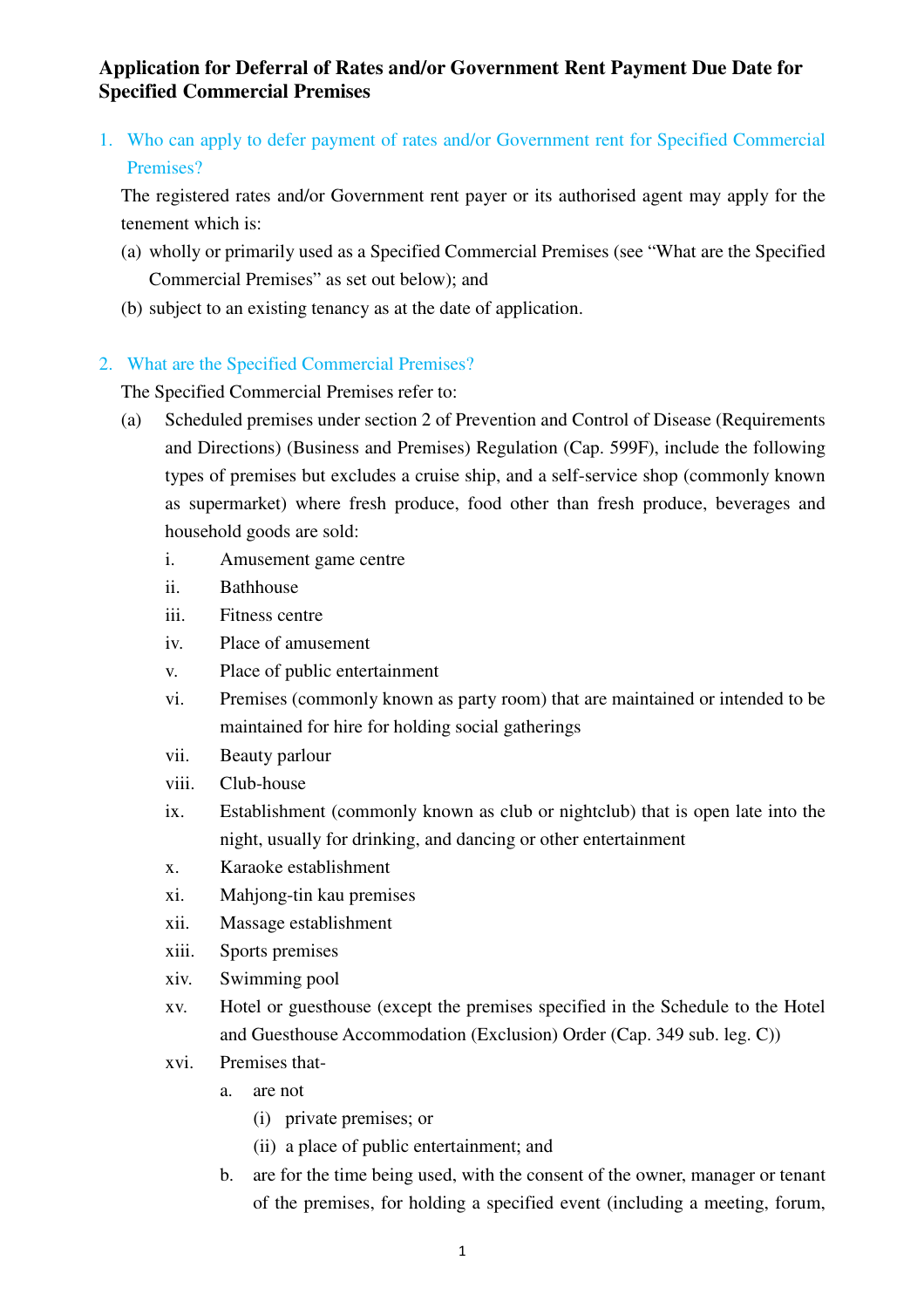symposium, exhibition, ceremonial event and celebratory event)

- xvii. Premises other than a beauty parlour (commonly known as barber shop or hair salon) where a person may have his or her hair on the face or on the head shaved, trimmed, cut or washed, or have other treatments done to the hair
- xviii. Religious premises
- xix. Shopping mall
- xx. Premises (commonly known as department store) where a wide variety of goods (for example, men's and women's clothing, furniture, electrical appliances and hardware) are sold in separate departments
- xxi. Market
- (b) Catering and food business premises
- (c) Child care centre (as referred to under the Child Care Services Ordinance (Cap. 243))
- (d) Kindergarten
- (e) Private primary day school and private secondary day school, including international school, private independent school, and other private primary day school and private secondary day school offering formal curriculum
- (f) Retail shop, but excluding self-service shop (commonly known as supermarket) where fresh produce, food other than fresh produce, beverages and household goods are sold
- (g) Tutorial school (tutorial school means an exempted school as defined by section 2 of the Education (Exemption) (Private Schools Offering Non-Formal Curriculum Order (Cap. 279 sub. Leg. F)))
- (h) Premises where hobby classes are provided
- (i) Premises where the business of travel agents (as referred to under the Travel Agents Ordinance (Cap. 218)) is carried on
- (j) Premises where the business of cruise ships (as referred to under section 1 of Part 2 of Schedule 2 to Cap. 599F)) is carried on (excluding cruise ships)
- (k) Premises where the business of employment agencies (as referred to under section 50(1) of the Employment Ordinance (Cap. 57)) is carried on
- (l) Premises where the business of organizing pop concerts is carried on
- (m) Premises where the business of providing catering services for schools and post secondary education institutions is carried on
- (n) Premises where the laundry trade is carried on
- (o) Premises where the dishware washing trade is carried on
- (p) Premises where a performing arts group in the arts and culture sector operates the business of the group
- (q) Premises where the fresh food wholesale business is carried on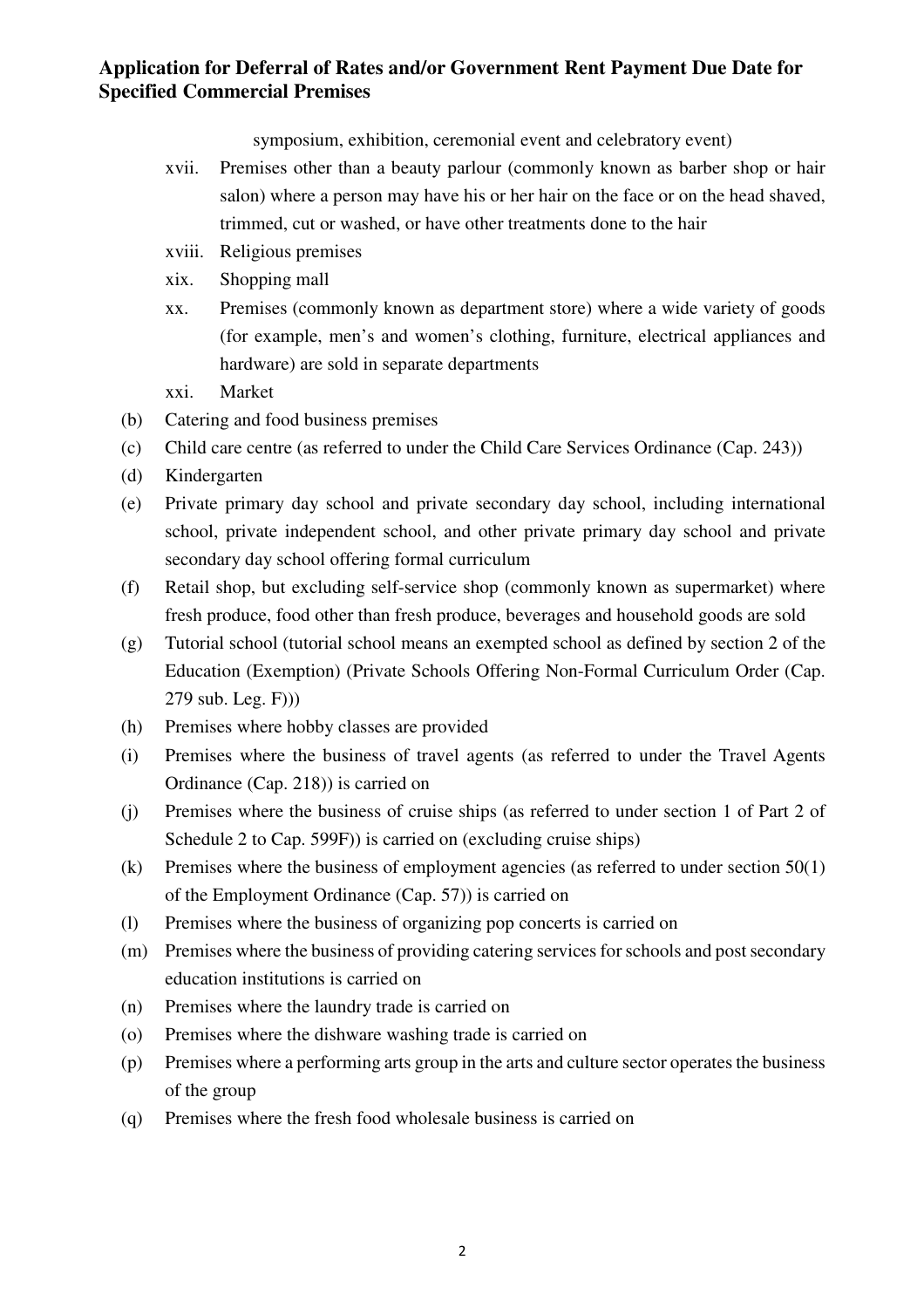3. How to apply for the deferral of rates and/or Government rent payment for Specified Commercial Premises?

To enable expeditious processing of applications, applicants are strongly advised to apply online by submitting an electronic form (e-RVD 1070) at RVD's website (www.rvd.gov.hk). Alternatively, they may submit a completed application form (RVD 1070) in person or by post to the RVD at 15/F, Cheung Sha Wan Government Offices, 303 Cheung Sha Wan Road, Kowloon. Applicant may download the form RVD 1070 from the RVD's website or call its hotline 2152 0111 or the automated telephone enquiry service on 2152 2152.

4. Can I apply for the deferral of rates and/or Government rent payment for Specified Commercial Premises at any time?

All applications for the deferral of rates and/or Government rent payment of Specified Commercial Premises must reach the RVD *on or before* the following dates:

- (a) 20 April 2022 for accounts with autopay instruction; or
- (b) 6 May 2022 for other accounts

Any application received by the RVD after the respective deadlines above will not be processed. **(Application already closed on 6 May 2022)** 

5. Which quarterly payment of rates and/or Government rent can we apply for deferral of the due date?

The Deferral of Payment of Rates and/or Government Rent for "Specified Commercial Premises" scheme is only applicable to the outstanding amounts of rates and/or Government rent for the quarter of April to June 2022 and January to March 2022 (if still outstanding). Paid amount will not be refunded.

6. If the application for deferred payment is successful, when will the registered payer be required to settle the rates and/or Government rent concerned?

If application is approved, the original due date of 29 April 2022 for the quarterly demand for April to June 2022 (and January to March 2022 if applicable) will be extended to 12 August 2022 with no surcharge imposed until the extended due date. RVD will issue a demand to successful applications in July 2022 showing the deferred amount of rates and/or Government rent and the extended due date.

#### 7. Do I need to provide any supporting documents for the application?

Applicant is initially required to provide the information and make a declaration as required on the application form of RVD 1070/e-RVD 1070. However, the applicants may be required to provide relevant supporting document(s) in relation to the information provided on the application form as and when requested by the RVD. No financial proof is required for the application.